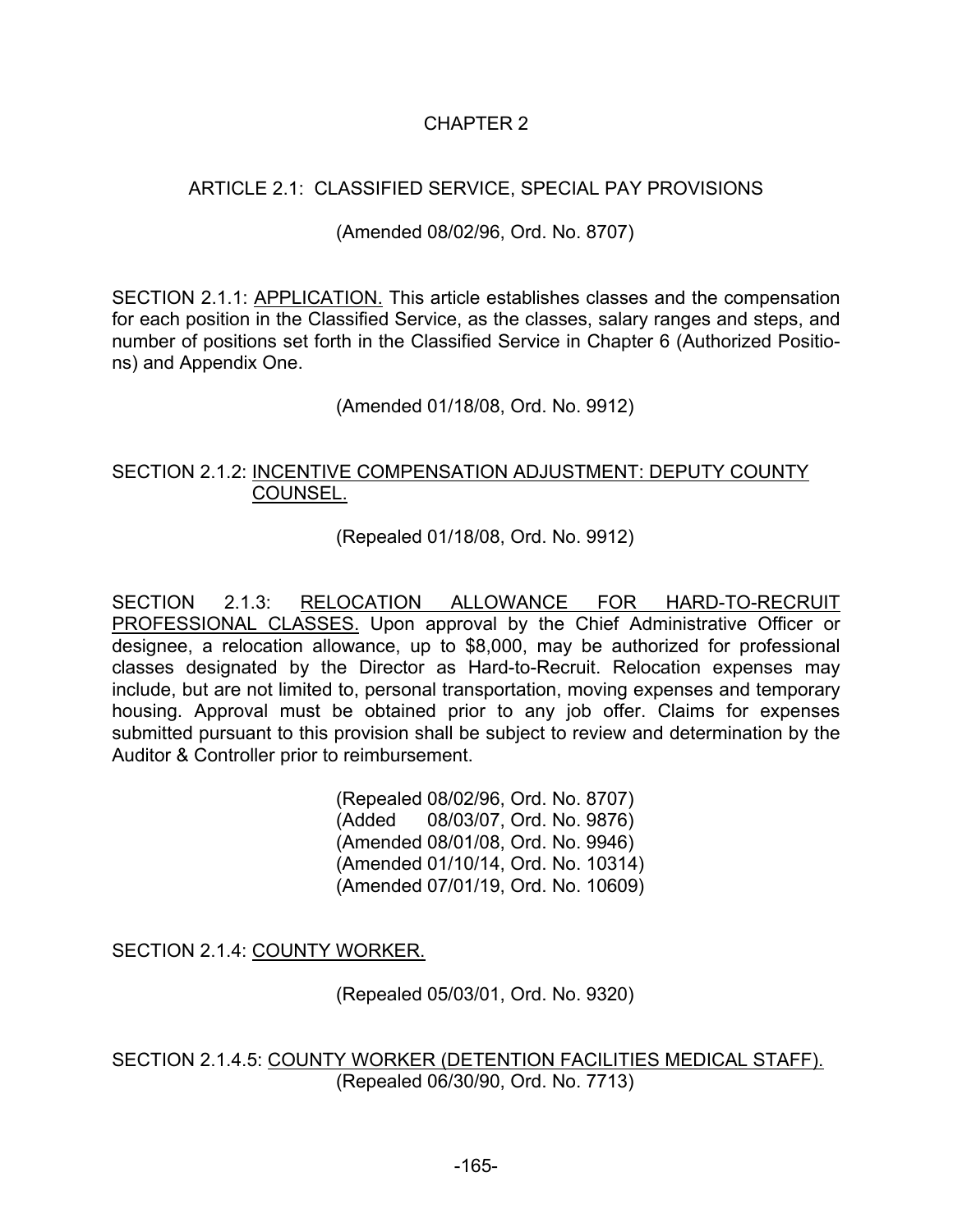SECTION 2.1.5: "PASS THROUGH" PAYMENTS: In recognition of the fact that the State of California has designated funds for the direct compensation of certain designated employees who provide health care services in Skilled Nursing Facilities; the monies involved derive directly from the State of California and not from the funds of the County of San Diego; the State of California seeks to "pass through" compensation for health care employees who are assigned to provide direct patient care at skilled nursing facilities for which the County receives funds through the State of California pursuant to the provisions of Welfare and Institutions Code Section 14110.6.

Edgemoor "Pass Through" Premium Pay: Eligible employees in the following classes shall receive "Edgemoor Pass Through" premium pay up to a maximum of 10% calculated on their base hourly pay rate. This premium shall apply to all paid hours and shall not apply towards terminal payoff.

| Class No. | <b>Class Title</b>                             |
|-----------|------------------------------------------------|
| 002650    | <b>Stock Clerk</b>                             |
| 004465    | <b>Nutritionist</b>                            |
| 004538    | <b>Staff Nurse</b>                             |
| 004615    | <b>Certified Nurse Assistant</b>               |
| 004625    | <b>Licensed Vocational Nurse</b>               |
| 004770    | Dietitian                                      |
| 005884    | <b>Building Maintenance Engineer</b>           |
| 005905    | Carpenter                                      |
| 005920    | Electrician                                    |
| 005940    | Painter                                        |
| 005967    | <b>Senior Painter</b>                          |
| 006200    | <b>Building Maintenance Engineer Assistant</b> |
| 006410    | <b>Senior Cook</b>                             |
| 006411    | Cook                                           |
| 006415    | <b>Food Services Worker</b>                    |
| 007030    | Senior Custodian                               |
| 007035    | <b>Healthcare Agency Housekeeper</b>           |
| 007036    | Sr Healthcare Agency Housekeeper               |
| 007514    | <b>Shuttle Bus Driver</b>                      |
| 007540    | <b>Construction &amp; Services Worker</b>      |

Payment of the "Edgemoor Pass Through" premium pay is contingent upon continuation of funding by the State of California or, if such funding is not continued, shall be at the discretion of the County.

> (Added 02/23/01, Ord. No. 9310) (Amended 10/03/03, Ord. No. 9602) (Amended 04/02/04, Ord. No. 9630)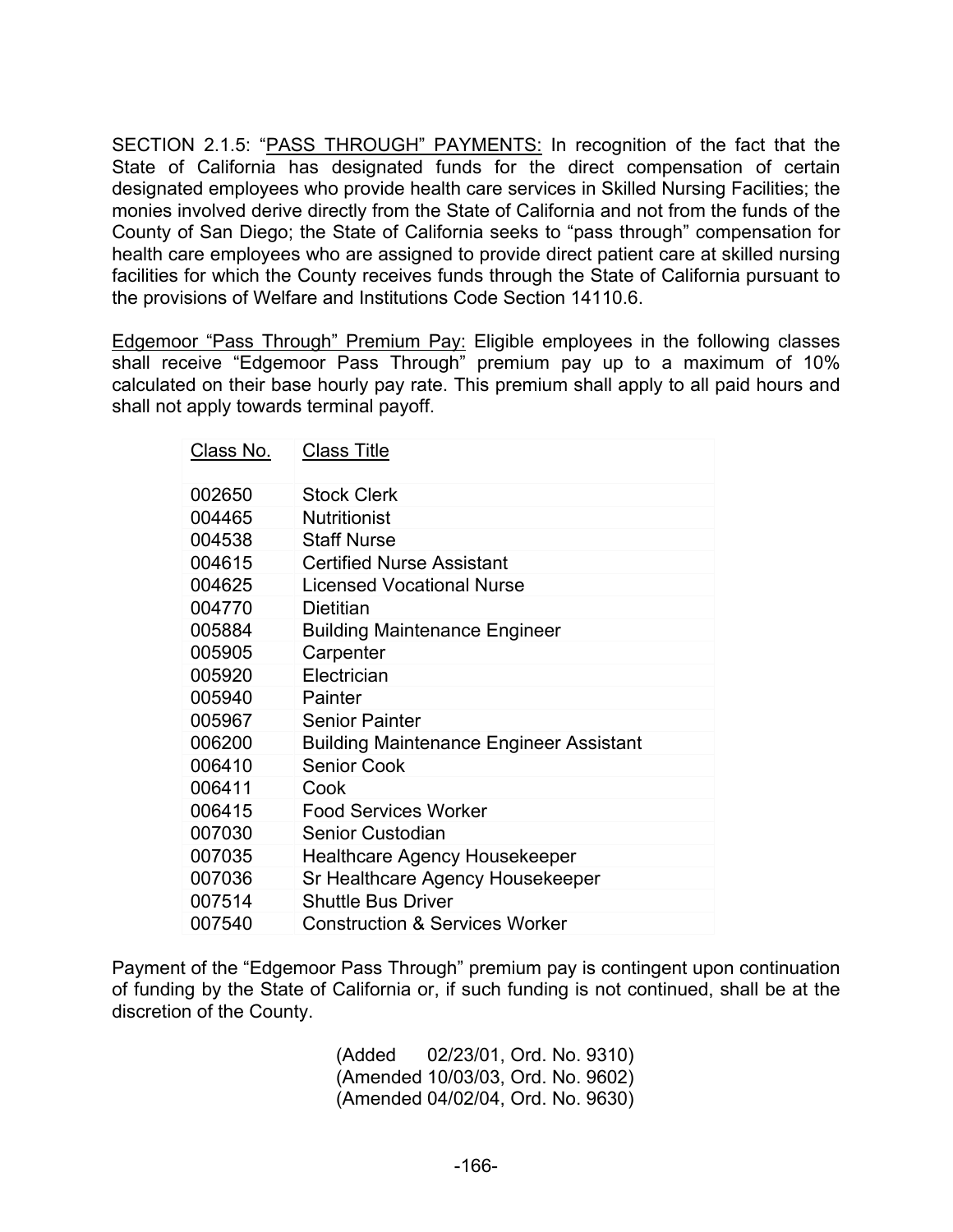(Amended 10/01/04, Ord. No. 9677) (Amended 04/01/05, Ord. No. 9708) (Amended 04/28/06, Ord. No. 9761) (Amended 06/23/06, Ord. No. 9783) (Amended 06/22/07, Ord. No. 9871) (Amended 01/18/08, Ord. No. 9912) (Amended 09/25/09, Ord. No. 10008) (Amended 10/05/12, Ord. No. 10225) (Amended 08/05/16, Ord. No. 10432)

SECTION 2.1.6: LUMP SUM PAYMENT.

- (a) Effective June 22, 2018. A one-time lump sum payment of 1% of individual annualized compensation shall be paid to all eligible County employees in addition to the regular compensation for work performed during the payout pay period.
	- (1) Eligibility. All regular employees in eligible classes listed below who have paid service during Fiscal Year 2017/2018. This payment will be included in their regular paycheck. An employee is not eligible to receive the onetime lump sum payment if they terminate before the first day of payroll 2. An employee shall not be entitled to the one-time lump sum monetary payment above if they received a one-time payment under the terms of a different bargaining unit for the same fiscal year. If an eligible employee is on paid or unpaid leave, the payment will be made when the employee returns to active County service. Part-time employees shall receive a prorated amount according to their standard hours.

Eligible Classes. All classes designated AM, AS, CC, CS, DA, EM, NA, NE, NM, NS, PD, PM, or UM.

- (2) Payroll Calculation. Such one-time payment of 1% annualized compensation shall:
	- (a) Be subject to normal deductions;
	- (b) Not modify the salary base or computations of premiums or bonuses;
	- (c) Not continue beyond Fiscal Year 2018/2019;
- (3) Payment Date. This payment shall be paid on the payday of payroll 02 (July 27, 2018) for all eligible classes.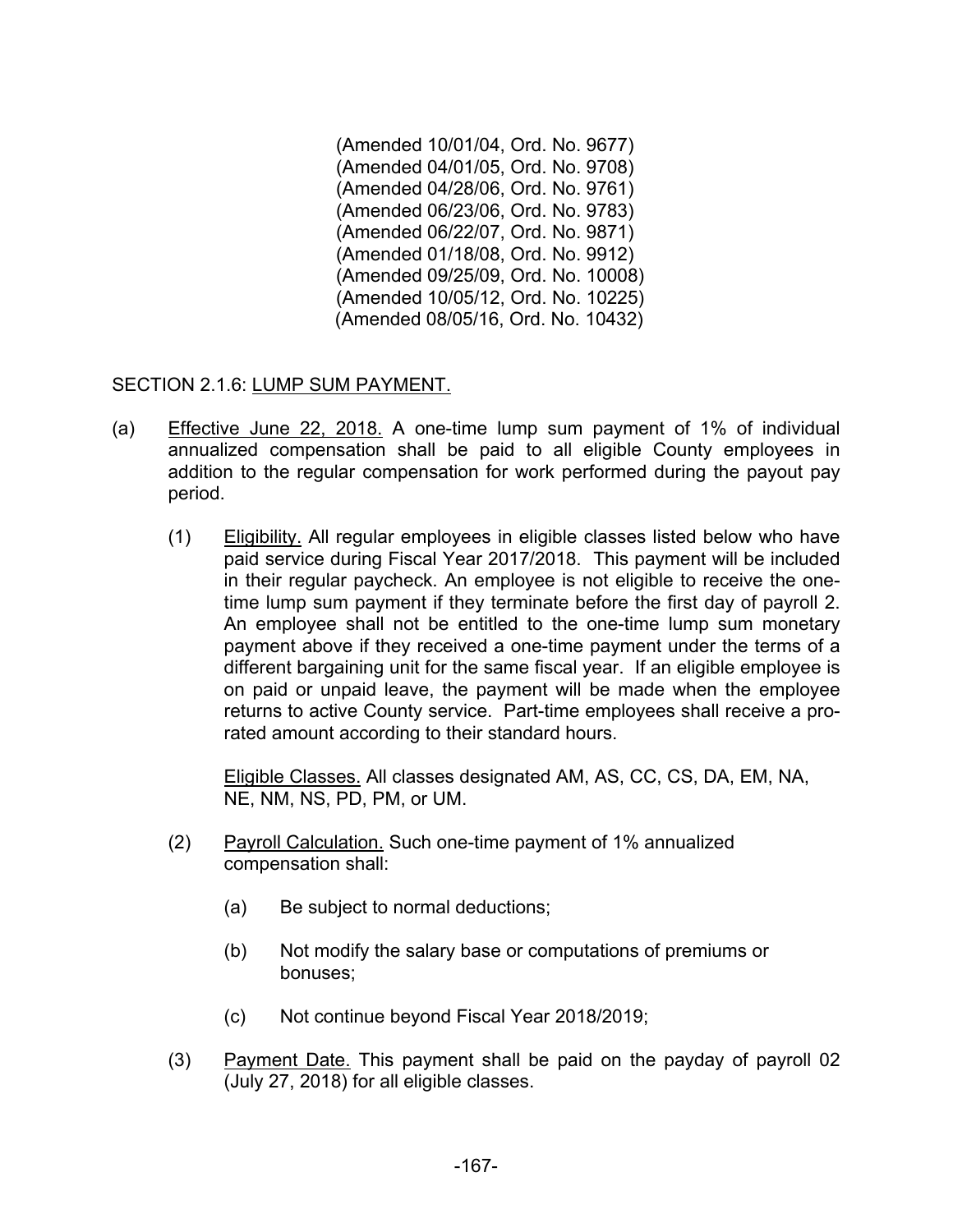(Added 06/23/17, Ord. No. 10469) (Amended 06/23/17, Ord. No 10483)

- (b) Effective June 21, 2019. A one-time lump sum payment of 1% of individual annualized compensation shall be paid to all eligible County employees in addition to the regular compensation for work performed during the payout pay period.
	- (1) Eligibility. All regular employees in eligible classes listed below who have paid service during Fiscal Year 2018/2019. This payment will be included in their regular paycheck. An employee is not eligible to receive the onetime lump sum payment if they terminate before the first day of payroll 2. An employee shall not be entitled to the one-time lump sum monetary payment above if they received a one-time payment under the terms of a different bargaining unit for the same fiscal year. If an eligible employee is on paid or unpaid leave, the payment will be made when the employee returns to active County service. Part-time employees shall receive a prorated amount according to their standard hours.

Eligible Classes. All classes designated AM, AS, CC, CS, DA, EM, NA, NE, NM, NS, PD, PM, or UM.

- (2) Payroll Calculation. Such one-time payment of 1% annualized compensation shall:
	- (a) Be subject to normal deductions;
	- (b) Not modify the salary base or computations of premiums or bonuses;
	- (c) Not continue beyond Fiscal Year 2019/2020;
- (3) Payment Date. This payment shall be paid on the payday of payroll 02 (July 26, 2019) for all eligible classes.

(Added 06/23/17, Ord. No. 10469) (Amended 06/23/17, Ord. No 10483)

- (c) Effective June 19, 2020. A one-time lump sum payment of 2% of individual annualized compensation shall be paid to all eligible County employees in addition to the regular compensation for work performed during the payout pay period.
	- (1) Eligibility. All regular employees in eligible classes listed below who have paid service during Fiscal Year 2019/2020. This payment will be included in their regular paycheck. An employee is not eligible to receive the one-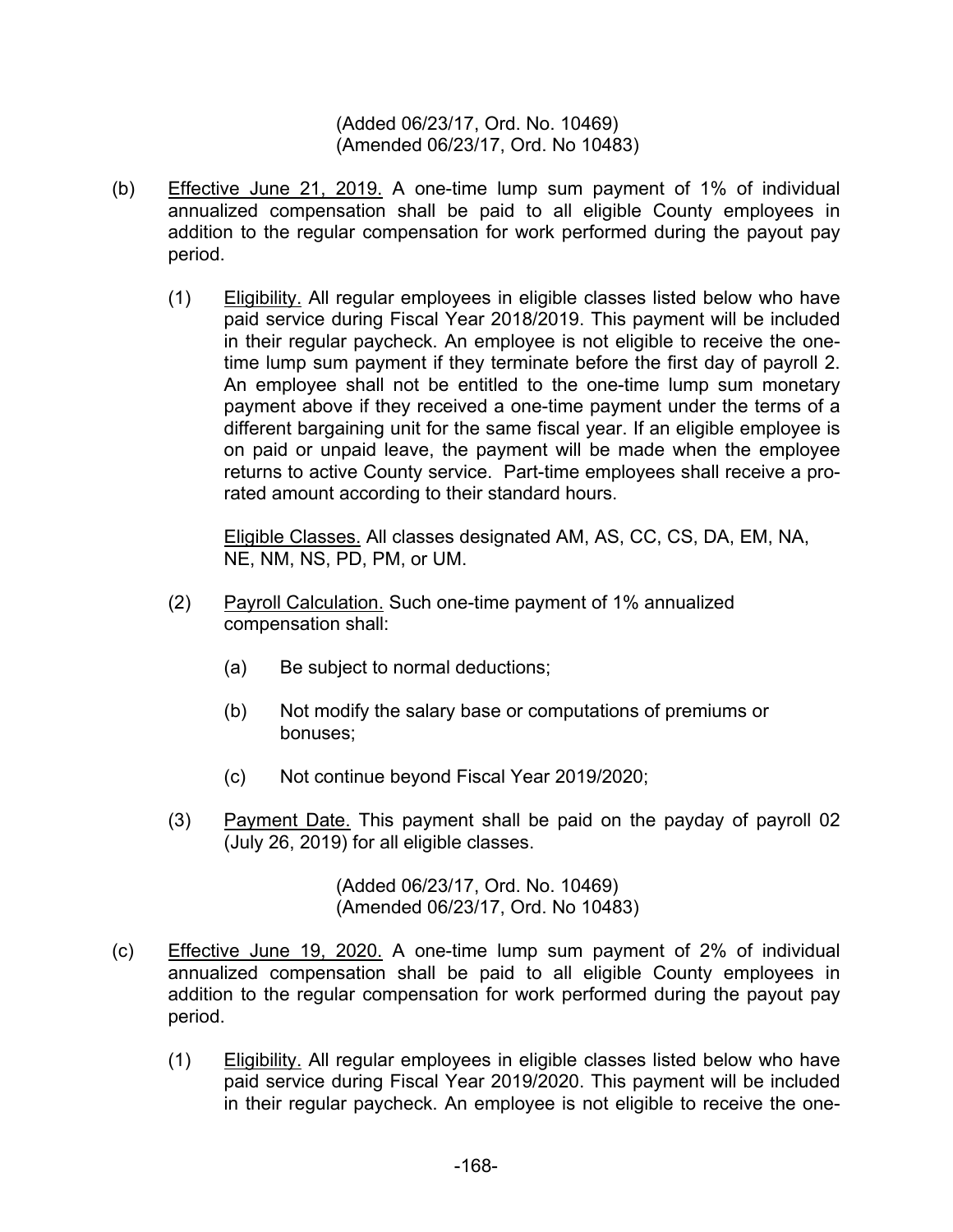time lump sum payment if they terminate before the first day of payroll 2. An employee shall not be entitled to the one-time lump sum monetary payment above if they received a one-time payment under the terms of a different bargaining unit for the same fiscal year. If an eligible employee is on paid or unpaid leave, the payment will be made when the employee returns to active County service. Part-time employees shall receive a prorated amount according to their standard hours.

Eligible Classes. All classes designated AM, AS, CC, CS, DA, EM, NA, NE, NM, NS, PD, PM, or UM.

- (2) Payroll Calculation. Such one-time payment of 2% annualized compensation shall:
	- (a) Be subject to normal deductions;
	- (b) Not modify the salary base or computations of premiums or bonuses;
	- (c) Not continue beyond Fiscal Year 2020/2021;
- (3) Payment Date. This payment shall be paid on the payday of payroll 02 (July 24, 2020) for all eligible classes.

(Added 06/23/17, Ord. No. 10469) (Amended 06/23/17, Ord. No 10483)

- (d) Effective June 18, 2021. A one-time lump sum payment of 2% of individual annualized compensation shall be paid to all eligible County employees in addition to the regular compensation for work performed during the payout pay period.
	- (1) Eligibility. All regular employees in eligible classes listed below who have paid service during Fiscal Year 2020/2021. This payment will be included in their regular paycheck. An employee is not eligible to receive the onetime lump sum payment if they terminate before the first day of payroll 2. An employee shall not be entitled to the one-time lump sum monetary payment above if they received a one-time payment under the terms of a different bargaining unit for the same fiscal year. If an eligible employee is on paid or unpaid leave, the payment will be made when the employee returns to active County service. Part-time employees shall receive a prorated amount according to their standard hours.

Eligible Classes. All classes designated AM, AS, CC, CS, DA, EM, NA, NE, NM, NS, PD, PM, or UM.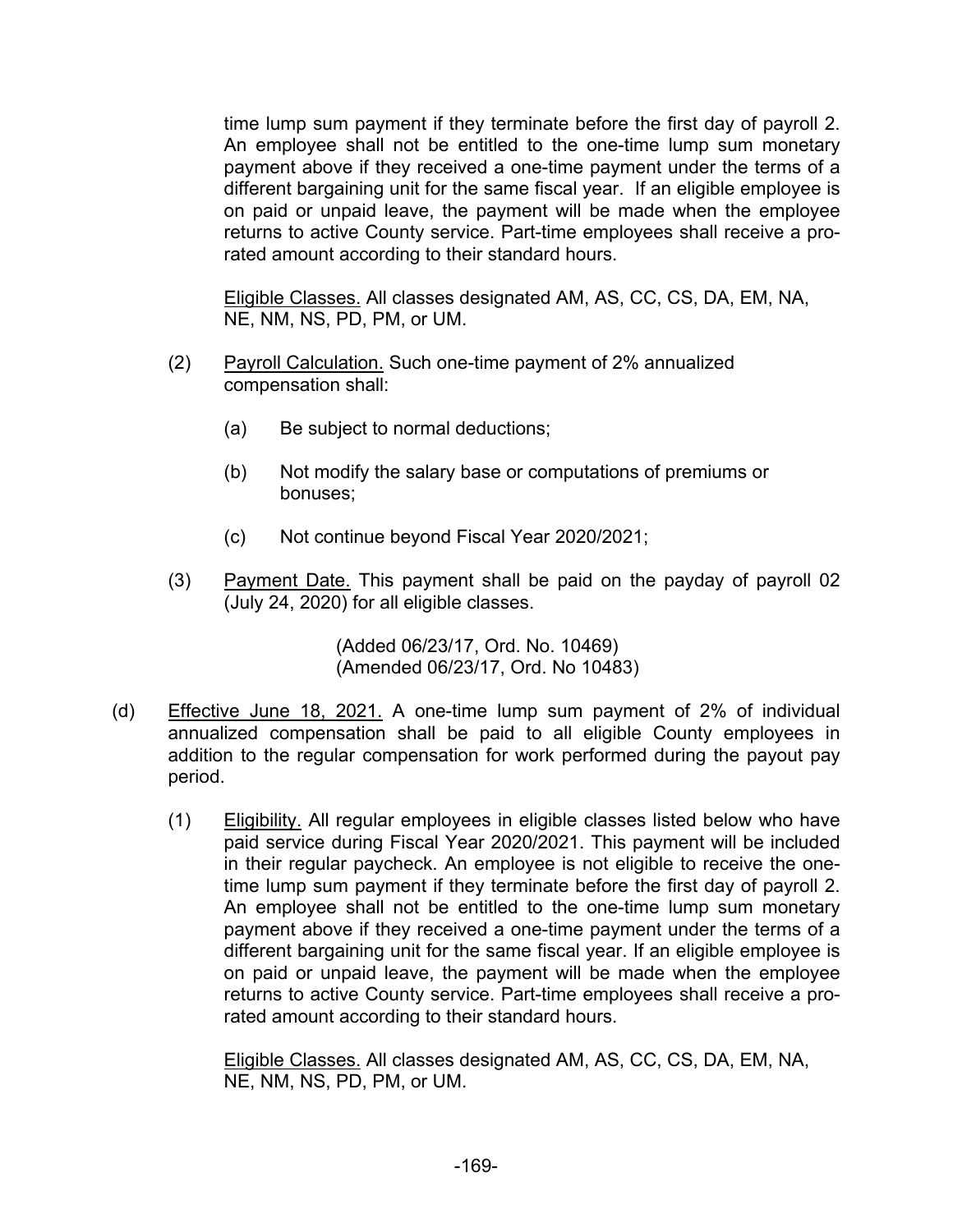- (2) Payroll Calculation. Such one-time payment of 2% annualized compensation shall:
	- (a) Be subject to normal deductions;
	- (b) Not modify the salary base or computations of premiums or bonuses;
	- (c) Not continue beyond Fiscal Year 2021/2022;
- (3) Payment Date. This payment shall be paid on the payday of payroll 02 (July 23, 2021) for all eligible classes.

(Added 06/23/17, Ord. No. 10469) (Amended 06/23/17, Ord. No 10483) (Amended 01/18/19, Ord. No 10587)

## SECTION 2.1.7: LUMP SUM PAYMENTS FISCAL YEARS 2019/2020 AND 2021/2022.

- (a) Effective June 21, 2019. A one-time lump sum payment of \$1,500.
	- (1) Eligibility. All regular employees in eligible classes listed below who have paid service during Fiscal Year 2018/2019.

Eligible Classes. All classes designated: PO.

- (2) Payroll Calculation. Such one-time payment of \$1,500 shall:
	- (a) Be included in the employees regular paycheck and subject to normal deductions;
	- (b) Not modify the salary base or computations of premiums or bonuses;
	- (c) Not be paid if terminated before the first day of the payroll 02. An employee shall not be entitled to the one-time lump sum monetary payment above if they received a one-time payment under the terms of a different bargaining unit for the same fiscal year. If an eligible employee is on paid or unpaid leave, the payment will be made when the employee returns to active County service.
- (3) Payment Date. This payment shall be paid on the payday of payroll 02 (July 26, 2019) for all eligible classes.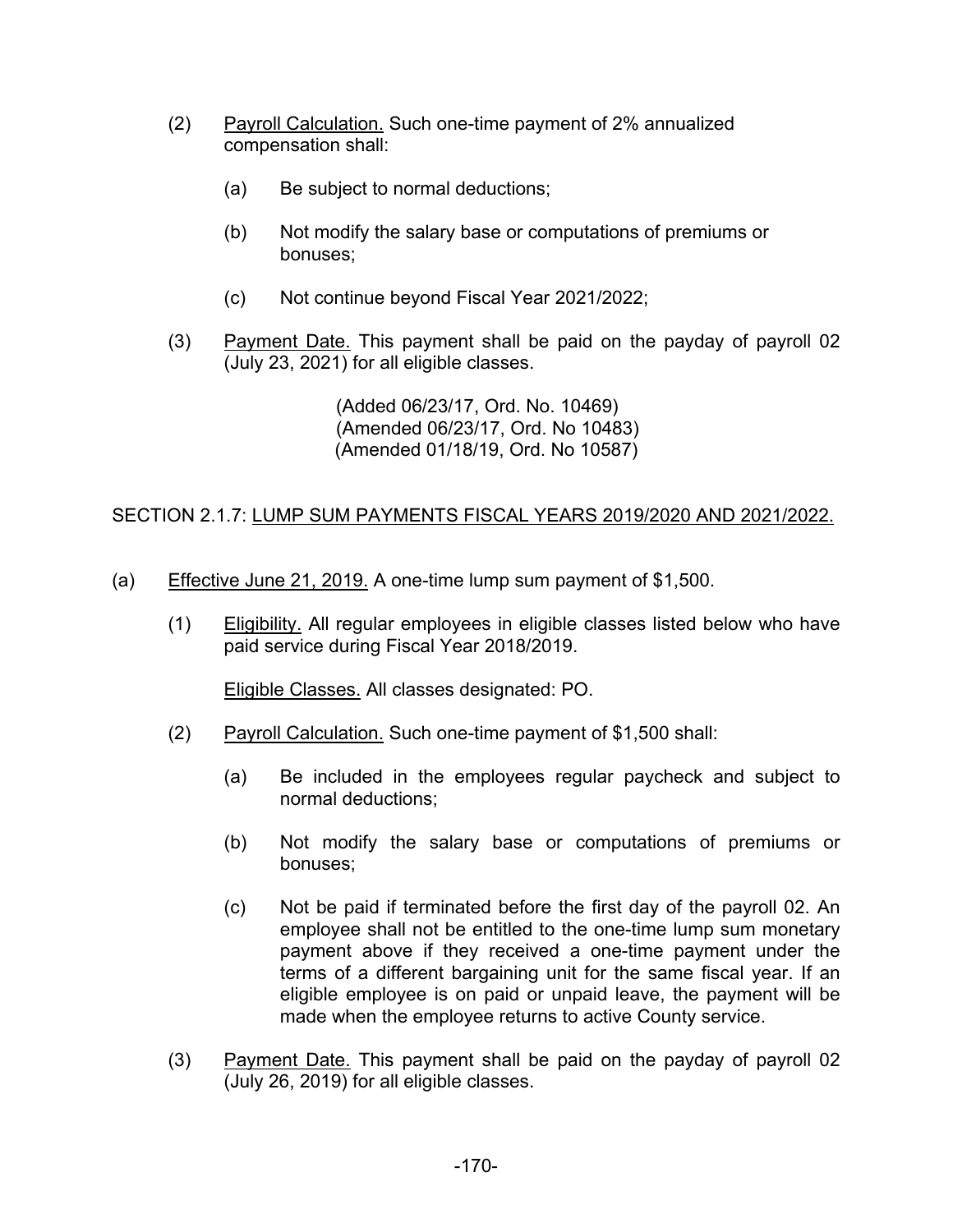- (4) Part-time employees shall receive a pro-rated amount according to their standard hours.
- (b) Effective June 18, 2021. A one-time lump sum payment of \$1,000.
	- (1) Eligibility. All regular employees in eligible classes listed below who have paid service during Fiscal Year 2020/2021.

Eligible Classes. All classes designated: PO.

- (2) Payroll Calculation. Such one-time payment of \$1,000 shall:
	- (a) Be included in the employees regular paycheck and subject to normal deductions;
	- (b) Not modify the salary base or computations of premiums or bonuses;
	- (c) Not be paid if terminated before the first day of the payroll 02. An employee shall not be entitled to the one-time lump sum monetary payment above if they received a one-time payment under the terms of a different bargaining unit for the same fiscal year. If an eligible employee is on paid or unpaid leave, the payment will be made when the employee returns to active County service.
- (3) Payment Date. This payment shall be paid on the payday of payroll 02 (July 23, 2021) for all eligible classes.
- (4) Part-time employees shall receive a pro-rated amount according to their standard hours.

(Amended 01/18/19, Ord. No. 10587)

#### SECTION 2.1.8: LUMP SUM PAYMENTS FISCAL YEARS 2018/2019, 2019/2020, 2020/2021, AND 2021/2022.

- (a) Effective June 22, 2018. A one-time lump sum payment of \$750.
	- (1) Eligibility. All regular employees in eligible classes listed below who have paid service during Fiscal Year 2017/2018.

Eligible Classes. All classes designated: AE, CE, CEM, CL, CM, CR, FS, HS, MA, MM, PR, PS, RN, SS, or SW.

(2) Payroll Calculation. Such one-time payment of \$750 shall: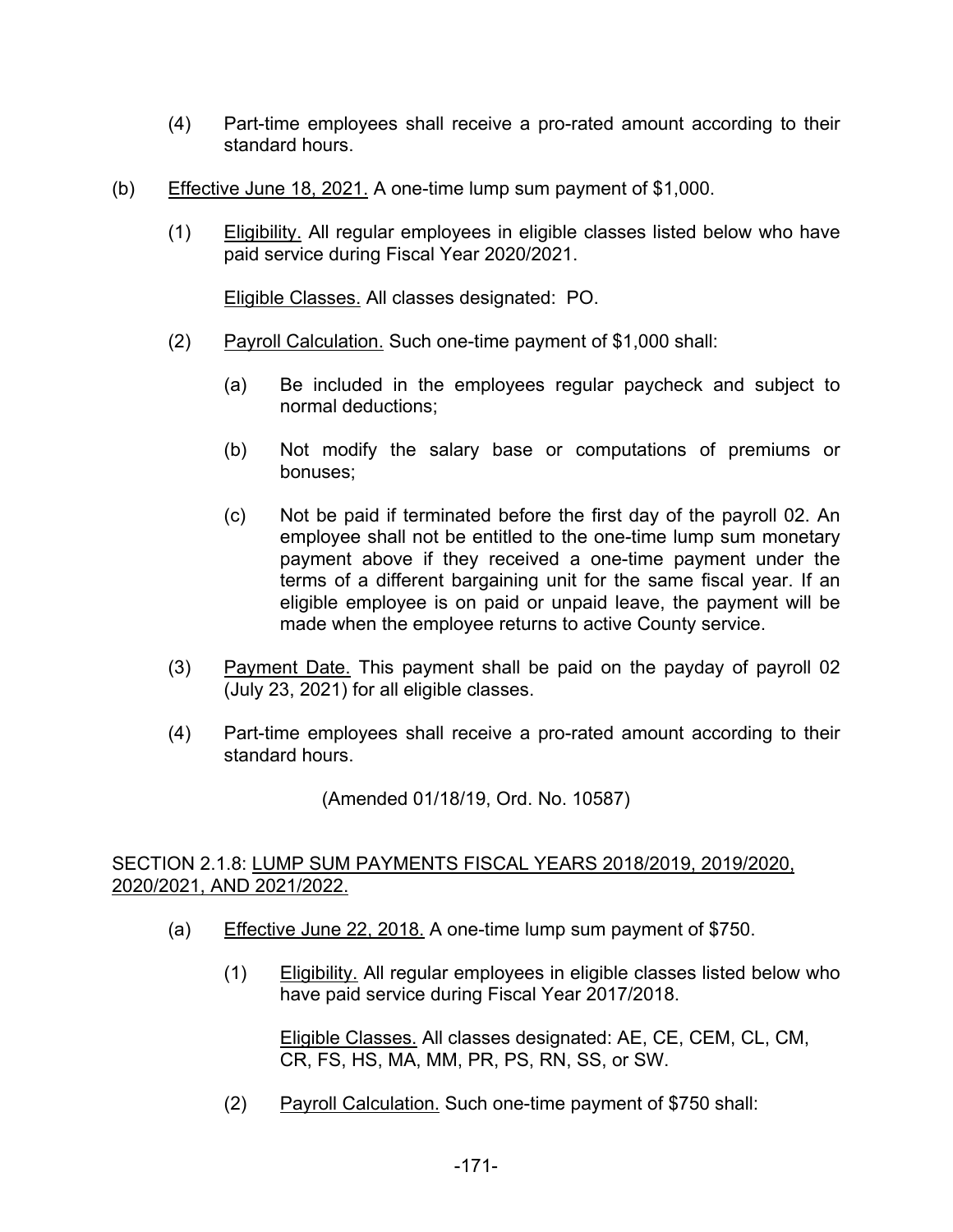- (a) Be included in the employees regular paycheck and subject to normal deductions;
- (b) Not modify the salary base or computations of premiums or bonuses;
- (c) Not be paid if terminated before the first day of the payroll 02. An employee shall not be entitled to the one-time lump sum monetary payment above if they received a one-time payment under the terms of a different bargaining unit for the same fiscal year. If an eligible employee is on paid or unpaid leave, the payment will be made when the employee returns to active County service.
- (3) Payment Date. This payment shall be paid on the payday of payroll 02 (July 27, 2018) for all eligible classes.
- (4) Part-time employees shall receive a pro-rated amount according to their standard hours.
- (b) Effective June 21, 2019. A one-time lump sum payment of \$750.
	- (1) Eligibility. All regular employees in eligible classes listed below who have paid service during Fiscal Year 2018/2019.

Eligible Classes. All classes designated: AE, CE, CEM, CL, CM, CR, FS, HS, MA, MM, PR, PS, RN, SS, or SW.

- (2) Payroll Calculation. Such one-time payment of \$750 shall:
	- (a) Be included in the employees regular paycheck and subject to normal deductions;
	- (b) Not modify the salary base or computations of premiums or bonuses;
	- (c) Not be paid if terminated before the first day of the payroll 02. An employee shall not be entitled to the one-time lump sum monetary payment above if they received a one-time payment under the terms of a different bargaining unit for the same fiscal year. If an eligible employee is on paid or unpaid leave, the payment will be made when the employee returns to active County service.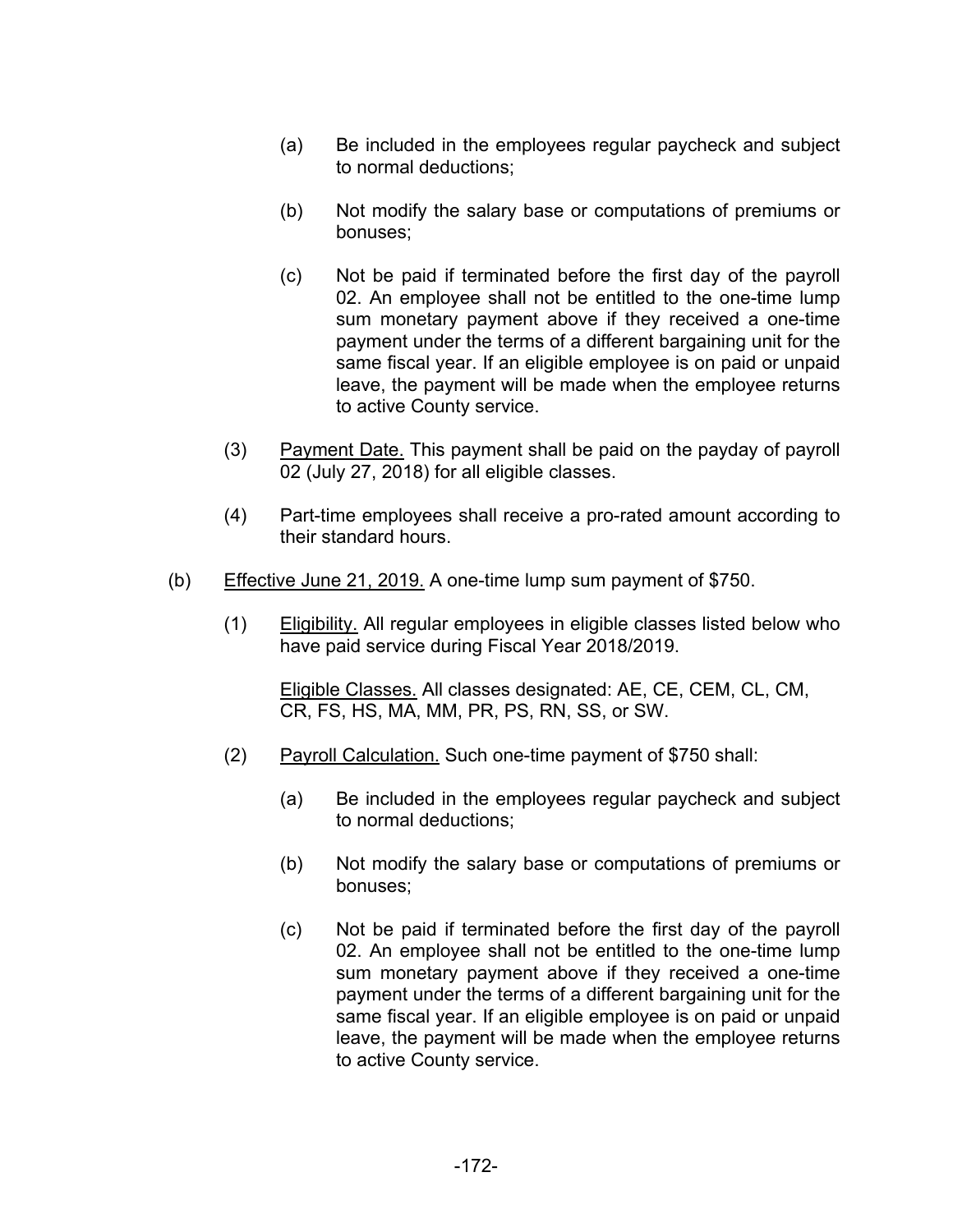- (3) Payment Date. This payment shall be paid on the payday of payroll 02 (July 26, 2019) for all eligible classes.
- (4) Part-time employees shall receive a pro-rated amount according to their standard hours.
- (c) Effective June 19, 2020. A one-time lump sum payment of \$1,500.
	- (1) Eligibility. All regular employees in eligible classes listed below who have paid service during Fiscal Year 2019/2020.

Eligible Classes. All classes designated: AE, CE, CEM, CL, CM, CR, FS, HS, MA, MM, PR, PS, RN, SS, or SW.

- (2) Payroll Calculation. Such one-time payment of \$1,500 shall:
	- (a) Be included in the employees regular paycheck and subject to normal deductions;
	- (b) Not modify the salary base or computations of premiums or bonuses;
	- (c) Not be paid if terminated before the first day of the payroll 02. An employee shall not be entitled to the one-time lump sum monetary payment above if they received a one-time payment under the terms of a different bargaining unit for the same fiscal year. If an eligible employee is on paid or unpaid leave, the payment will be made when the employee returns to active County service.
- (3) Payment Date. This payment shall be paid on the payday of payroll 02 (July 24, 2020) for all eligible classes.
- (4) Part-time employees shall receive a pro-rated amount according to their standard hours.
- (d) Effective June 18, 2021. A one-time lump sum payment of \$1,500.
	- (1) Eligibility. All regular employees in eligible classes listed below who have paid service during Fiscal Year 2020/2021.

Eligible Classes. All classes designated: AE, CE, CEM, CL, CM, CR, FS, HS, MA, MM, PR, PS, RN, SS, or SW.

(2) Payroll Calculation. Such one-time payment of \$1,500 shall: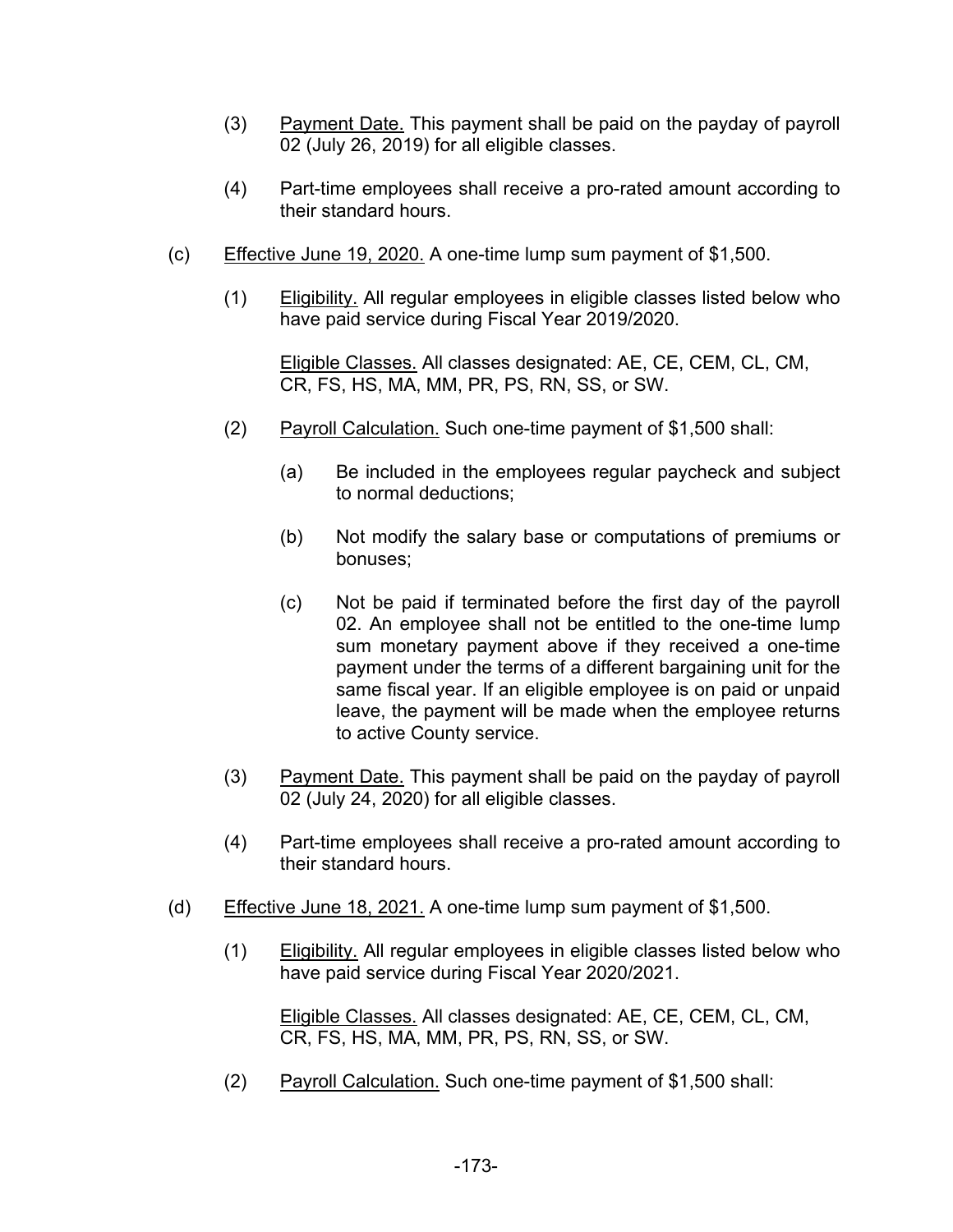- (a) Be included in the employees regular paycheck and subject to normal deductions;
- (b) Not modify the salary base or computations of premiums or bonuses;
- (c) Not be paid if terminated before the first day of the payroll 02. An employee shall not be entitled to the one-time lump sum monetary payment above if they received a one-time payment under the terms of a different bargaining unit for the same fiscal year. If an eligible employee is on paid or unpaid leave, the payment will be made when the employee returns to active County service.
- (3) Payment Date. This payment shall be paid on the payday of payroll 02 (July 23, 2021) for all eligible classes.
- (4) Part-time employees shall receive a pro-rated amount according to their standard hours.

(Repealed 10/31/03, Ord. No. 9605) (Added 06/28/13, Ord. No. 10263) (Amended 06/28/13, Ord. No. 10266) (Amended 07/12/13, Ord. Nos. 10268, 10269) (Amended 09/20/13, Ord. No. 10291) (Amended 10/08/13, Ord. No. 10293) (Amended 12/03/13, Ord. No. 10303) (Amended 01/10/14, Ord. Nos. 10314, 10316) (Amended 06/27/14, Ord. Nos. 10326, 10344) (Amended 06/23/17, Ord. No. 10469 & 10479) (Amended 10/13/17, Ord. No. 10499) (Amended 01/18/19, Ord. No. 10587)

#### SECTION 2.1.9: LUMP SUM PAYMENT YEARS 2017/2018, 2018/2019, 2019/2020, 2020/2021, 2021/2022, AND 2022/2023.

- (a) Effective January 05, 2018. A one-time lump sum payment of \$750.
	- (1) Eligibility. Regular employees in eligible classes listed below who have paid service during Fiscal Year (FY) 2016/2017 and who have not received the FY 2017/2018 lump sum payment as a result of a change in class. Part-time employees shall receive a pro-rated amount according to their standard hours.

Eligible Classes. Classes designated CE, CEM and MA.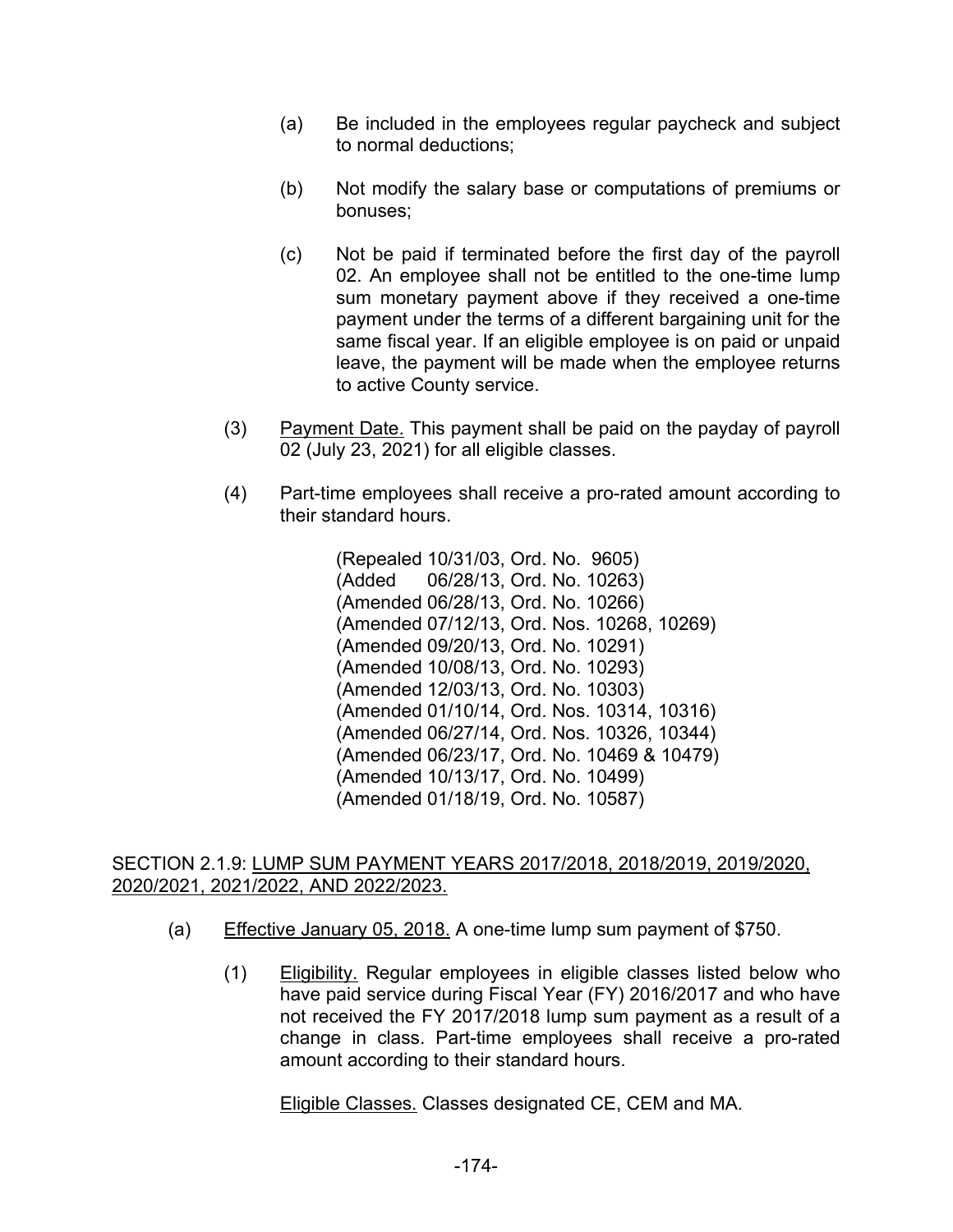- (2) Payroll Calculation. Such one-time payment of \$750 shall:
	- (a) Be subject to normal deductions;
	- (b) Not modify the salary base or computations of premiums or bonuses;
	- (c) Not continue beyond Fiscal Year 2017/2018;
	- (d) Not be paid to an employee no longer employed by the County before the first day of payroll 15.
- (3) Payment Date. This payment shall be made on January 26, 2018.

(Added 01/05/18, Ord. No. 10515)

- (b) Effective the pay period following adoption by the Board of Supervisors. A one-time lump sum payment of \$750.
	- (1) Eligibility. All regular employees in eligible classes listed below who have paid service during Fiscal Year 2017/2018.

Eligible Classes. All classes designated: DI, DM, and SO.

- (2) Payroll Calculation. Such one-time payment of \$750 shall:
	- (a) Be included in the employees regular paycheck and subject to normal deductions;
	- (b) Not modify the salary base or computations of premiums or bonuses;
	- (c) Not be paid if terminated before the first day of the payroll 02 for classes designated DI and DM, and payroll 08 for classes designated SO. An employee shall not be entitled to the onetime lump sum monetary payment above if they received a one-time payment under the terms of a different bargaining unit for the same fiscal year. If an eligible employee is on paid or unpaid leave, the payment will be made when the employee returns to active County service.
- (3) Payment Date. This payment shall be paid effective the pay period following adoption by the Board of Supervisors for all eligible classes.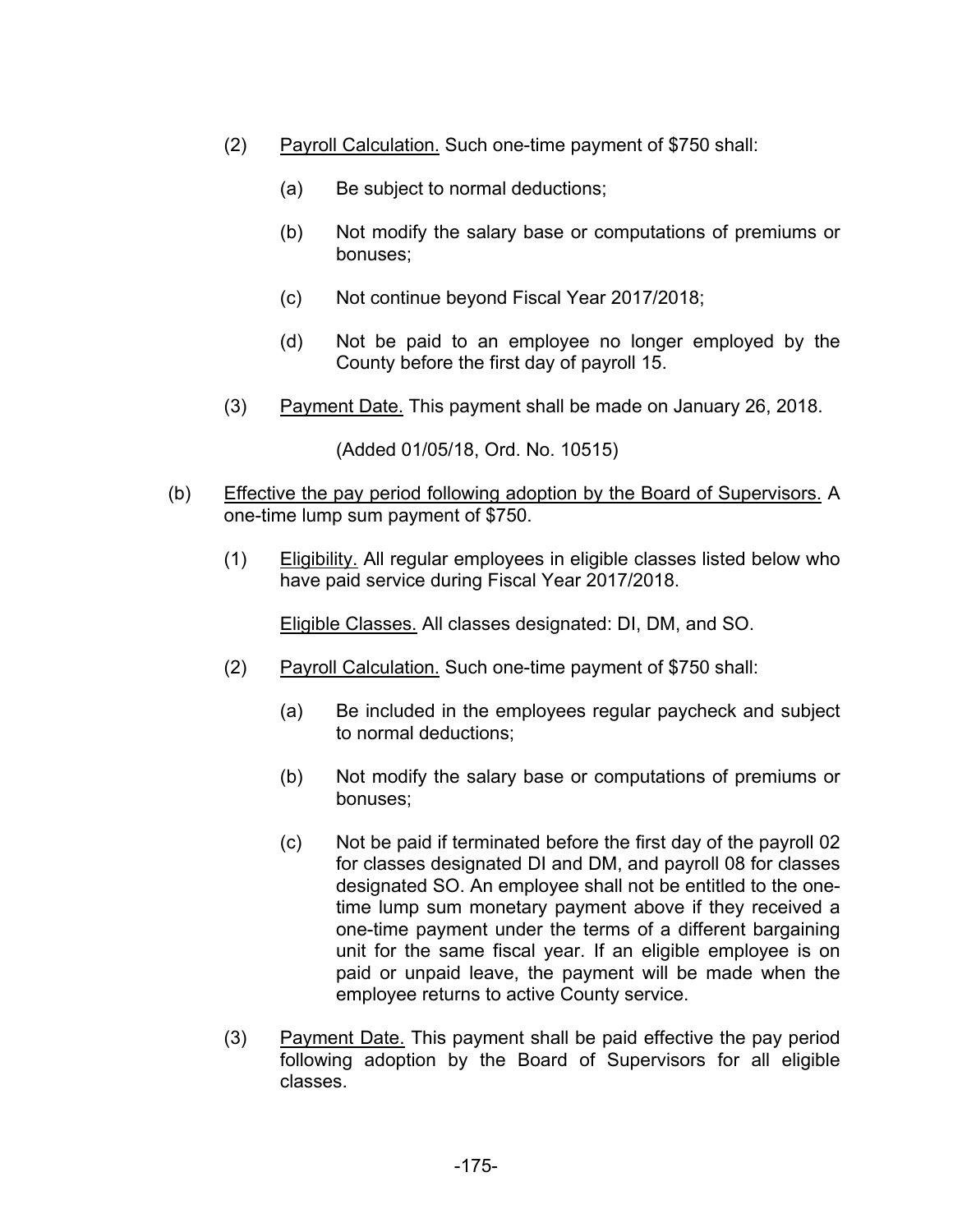(4) Part-time employees shall receive a pro-rated amount according to their standard hours.

> (Added 09/28/18, Ord. No. 10560) (Added 09/28/18, Ord. No. 10562)

- (c) Effective June 21, 2019. A one-time lump sum payment of \$750.
	- (1) Eligibility. All regular employees in eligible classes listed below who have paid service during Fiscal Year 2018/2019.

Eligible Classes. All classes designated: DI, DM, and SO.

- (2) Payroll Calculation. Such one-time payment of \$750 shall:
	- (a) Be included in the employees regular paycheck and subject to normal deductions;
	- (b) Not modify the salary base or computations of premiums or bonuses;
	- (c) Not be paid if terminated before the first day of the payroll 02. An employee shall not be entitled to the one-time lump sum monetary payment above if they received a one-time payment under the terms of a different bargaining unit for the same fiscal year. If an eligible employee is on paid or unpaid leave, the payment will be made when the employee returns to active County service.
- (3) Payment Date. This payment shall be paid on the payday of payroll 02 (July 26, 2019) for all eligible classes.
- (4) Part-time employees shall receive a pro-rated amount according to their standard hours.

(Added 09/28/18, Ord. No. 10560) (Added 09/28/18, Ord. No. 10562)

- (d) Effective June 19, 2020. A one-time lump sum payment of \$750.
	- (1) Eligibility. All regular employees in eligible classes listed below who have paid service during Fiscal Year 2019/2020.

Eligible Classes. All classes designated: DI, DM, and SO.

(2) Payroll Calculation. Such one-time payment of \$750 shall: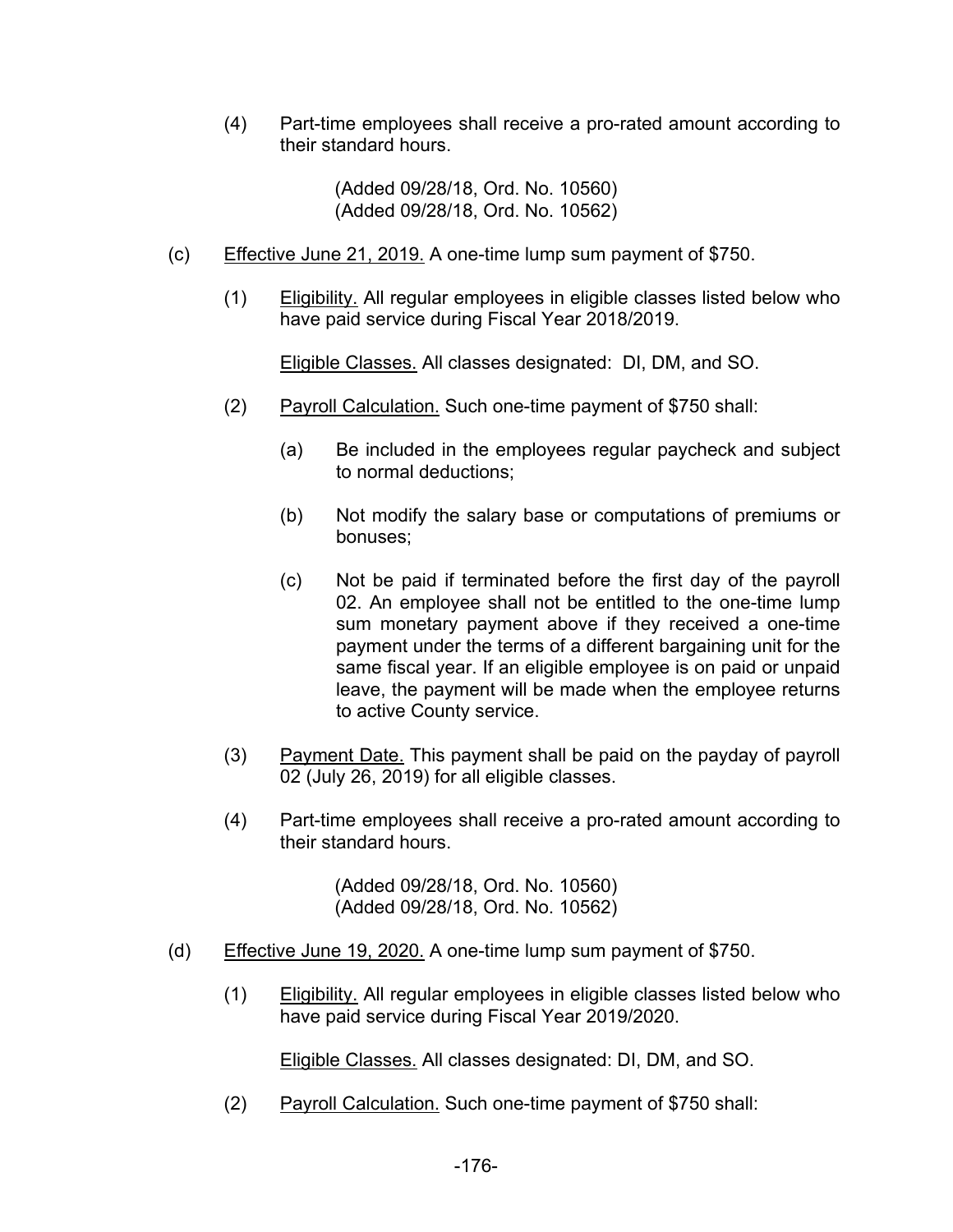- (a) Be included in the employees regular paycheck and subject to normal deductions;
- (b) Not modify the salary base or computations of premiums or bonuses;
- (c) Not be paid if terminated before the first day of the payroll 02. An employee shall not be entitled to the one-time lump sum monetary payment above if they received a one-time payment under the terms of a different bargaining unit for the same fiscal year. If an eligible employee is on paid or unpaid leave, the payment will be made when the employee returns to active County service.
- (3) Payment Date. This payment shall be paid on the payday of payroll 02 (July 24, 2020) for all eligible classes.
- (4) Part-time employees shall receive a pro-rated amount according to their standard hours.

(Added 09/28/18, Ord. No. 10560) (Added 09/28/18, Ord. No. 10562)

- (e) Effective June 18, 2021. A one-time lump sum payment of \$1,500.
	- (1) Eligibility. All regular employees in eligible classes listed below who have paid service during Fiscal Year 2020/2021.

Eligible Classes. All classes designated: DI, DM, and SO.

- (2) Payroll Calculation. Such one-time payment of \$1,500 shall:
	- (a) Be included in the employees regular paycheck and subject to normal deductions;
	- (b) Not modify the salary base or computations of premiums or bonuses;
	- (c) Not be paid if terminated before the first day of the payroll 02. An employee shall not be entitled to the one-time lump sum monetary payment above if they received a one-time payment under the terms of a different bargaining unit for the same fiscal year. If an eligible employee is on paid or unpaid leave, the payment will be made when the employee returns to active County service.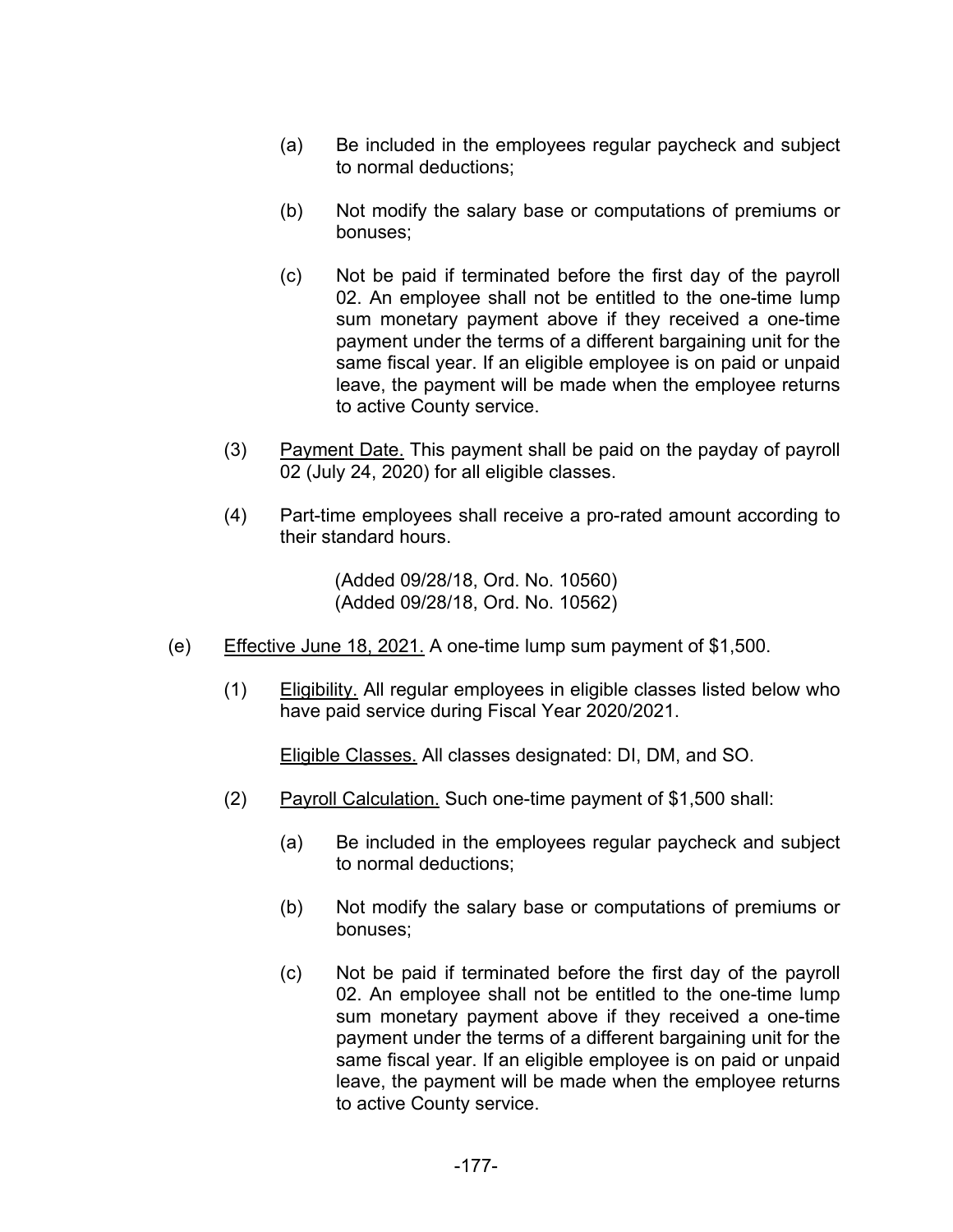- (3) Payment Date. This payment shall be paid on the payday of payroll 02 (July 23, 2021) for all eligible classes.
- (4) Part-time employees shall receive a pro-rated amount according to their standard hours.

(Added 09/28/18, Ord. No. 10560) (Added 09/28/18, Ord. No. 10562)

- (f) Effective July 1, 2022. A one-time lump sum payment of \$1,500.
	- (1) Eligibility. All regular employees in eligible classes listed below who have paid service during Fiscal Year 2021/2022.

Eligible Classes. All classes designated: DI, DM, and SO.

- (2) Payroll Calculation. Such one-time payment of \$1,500 shall:
	- (a) Be included in the employees regular paycheck and subject to normal deductions;
	- (b) Not modify the salary base or computations of premiums or bonuses;
	- (c) Not be paid if terminated before the first day of the payroll 02. An employee shall not be entitled to the one-time lump sum monetary payment above if they received a one-time payment under the terms of a different bargaining unit for the same fiscal year. If an eligible employee is on paid or unpaid leave, the payment will be made when the employee returns to active County service.
- (3) Payment Date. This payment shall be paid on the payday of payroll 02 (August 5, 2022) for all eligible classes.
- (4) Part-time employees shall receive a pro-rated amount according to their standard hours.

(Added 09/28/18, Ord. No. 10560) (Added 09/28/18, Ord. No. 10562) (Amended 01/18/19, Ord. No. 10587)

SECTION 2.1.10: RATIFICATION BONUS.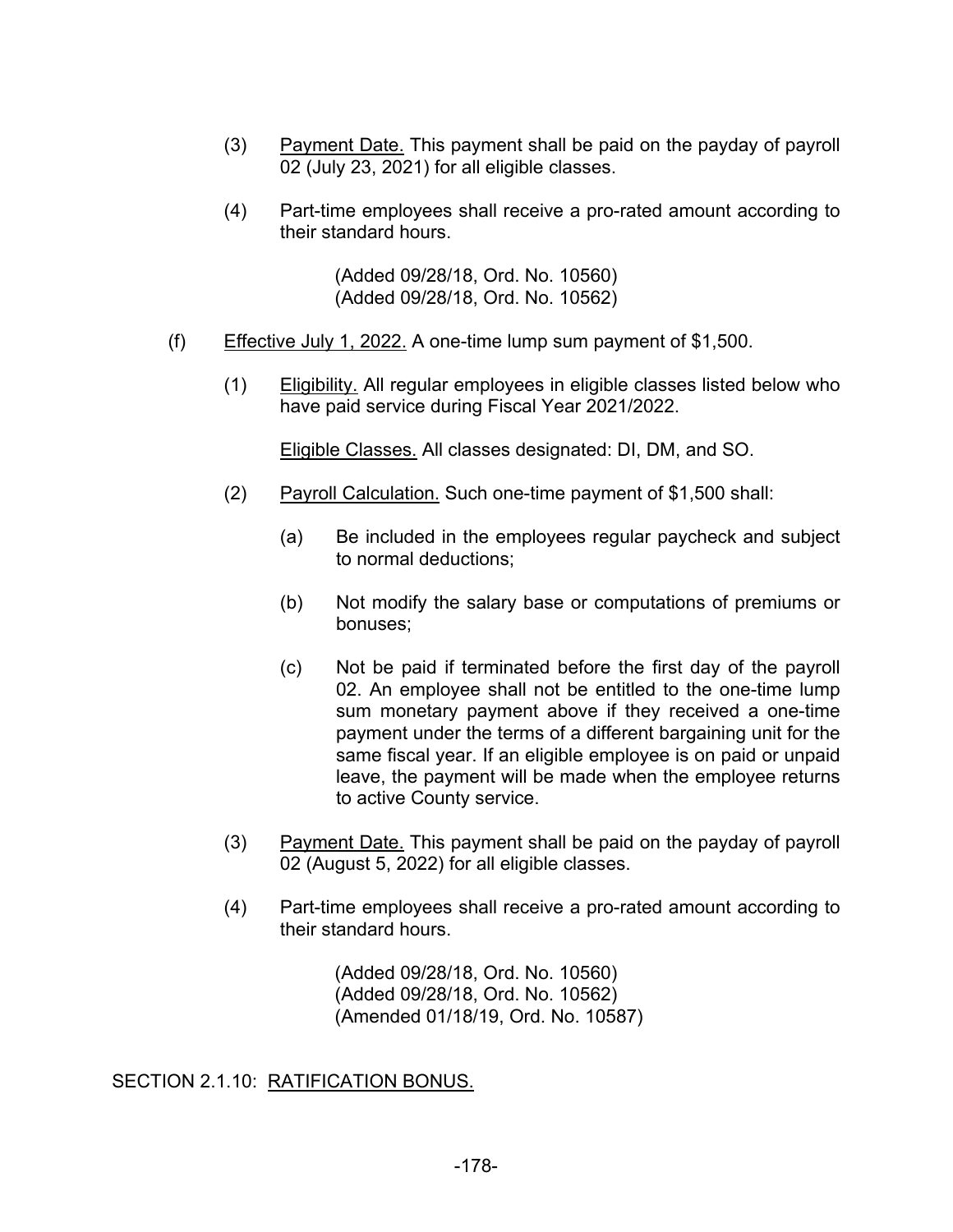(Repealed 06/11/93, Ord. No. 8248)

SECTION 2.1.11: RETENTION BONUS.

(Repealed 06/11/93, Ord. No. 8248)

SECTION 2.1.12: RETENTION BONUS.

(Repealed 06/11/93, Ord. No. 8248)

SECTION 2.1.13: RETENTION BONUS.

(Repealed 06/11/93, Ord. No. 8248)

SECTION 2.1.14: RETENTION BONUS.

(Repealed 06/11/93, Ord. No. 8248)

SECTION 2.1.15: RECOGNITION PREMIUM.

(Repealed 06/11/93, Ord. No. 8248)

SECTION 2.1.16: FIRESTORM 2007 EMPLOYEE COMPENSATION.

(Added 11/05/03, Ord. No. 9609) (Repealed 04/01/05, Ord. No. 9708) (Added 11/09/07, Ord. No. 9895) (Repealed 01/15/10, Ord. No. 10026)

SECTION 2.1.17: SHERIFF'S DEPARTMENT HARD TO RECRUIT REFERRAL REWARD PROGRAM.

(Repealed 01/14/11, Ord. No. 10106)

SECTION 2.1.18: PUBLIC EMERGENCY ORDER NOT TO REPORT TO NORMAL WORK LOCATION AND AUTHORIZATION OF COMPENSATION.

(a) Eligibility. Notwithstanding section 1.2.6, employees serving in positions designated biweekly pursuant to section 1.2.3(a) are eligible for the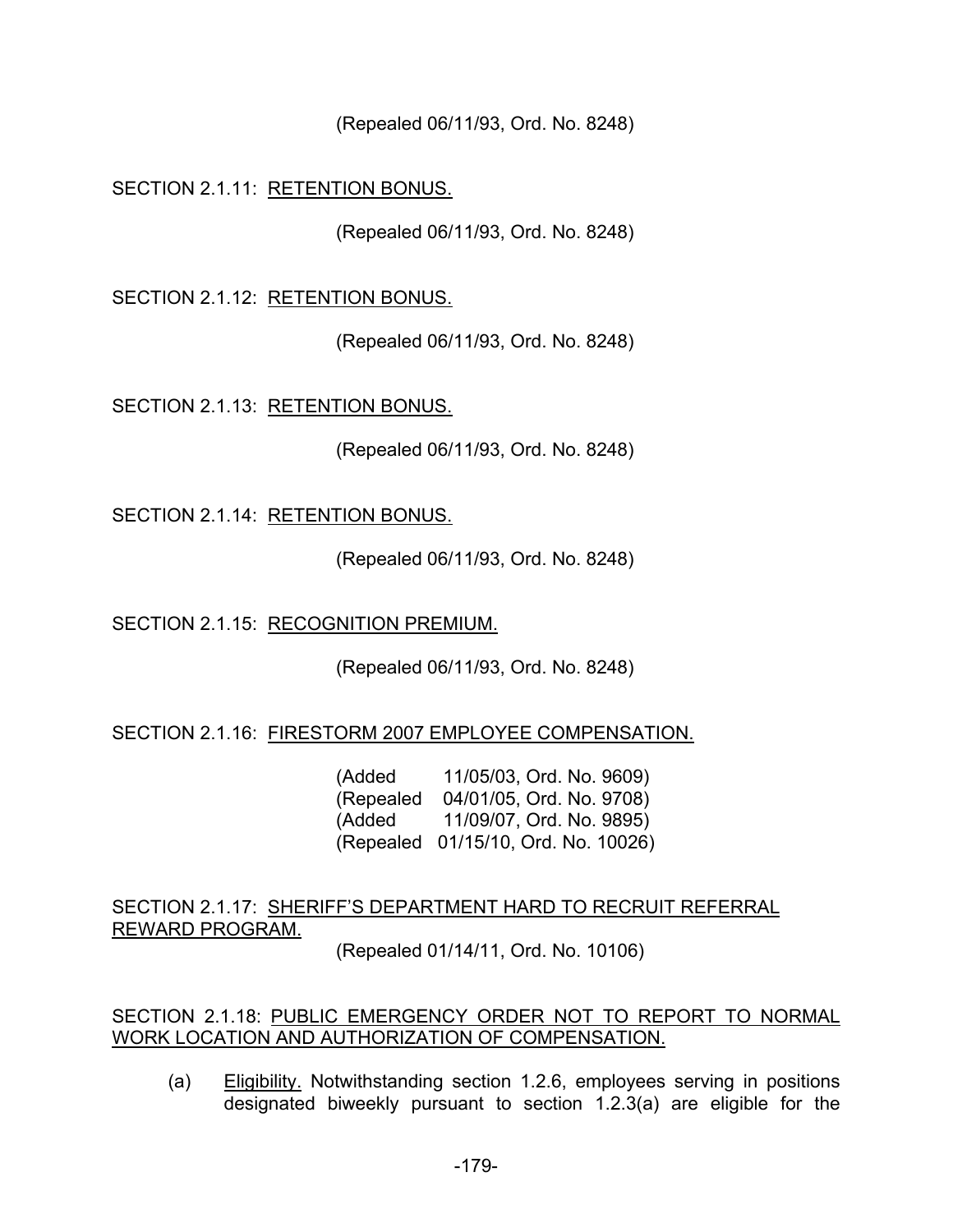compensation authorized by this section, except as provided in subsection (d) of this Section. Eligible employees under this section are employees who are ordered by their appointing authority to not report to their normal assigned work location pursuant to this section, and who come within the meaning of the following definitions:

- (1) Employees who serve in non-essential job function positions, according to the designation in the employees' department Continuity of Operations Plan (COOP), and who may or may not be directed by their appointing authority to work at home or an alternate work location during an emergency.
- (2) Employees who serve in essential job function positions, according to the employees' department COOP, and who are directed by their appointing authority to work at home or an alternate work location during an emergency.
- (b) Authorization and Public Emergency Justification for Order Not to Report to Normal Work Location.
	- (1) CAO Authorization for Order Not to Report to Normal Work Location. If the Chief Administrative Officer activates the County's COOP due to a declaration of a local public emergency as defined in the California Emergency Services Act (Government Code Section 8558), the CAO may authorize County appointing authorities, including both elected and appointed County officials, to order eligible employees to not report to their normal assigned work locations.
	- (2) Public Emergency Justification. The justification for the CAO's authorization to the appointing authorities, pursuant to this section, shall be based upon the CAO's determination that the public health and safety requires minimal to no travel on the local roads and highways.
- (c) Authorization for Appointing Authorities to Order Eligible Employees Not to Report to Normal Work Location and to Direct Eligible Employees Whether to Work at Home or Alternate Work Location. Appointing authorities are authorized to order eligible employees to not report to their normal assigned work location only if the CAO authorizes such order pursuant to subsection (b) above. When the CAO authorizes such an order, the appointing authority may determine which eligible employees shall be ordered to not report to their normal assigned work location, and shall direct such employees whether to perform their assigned duties, as follows: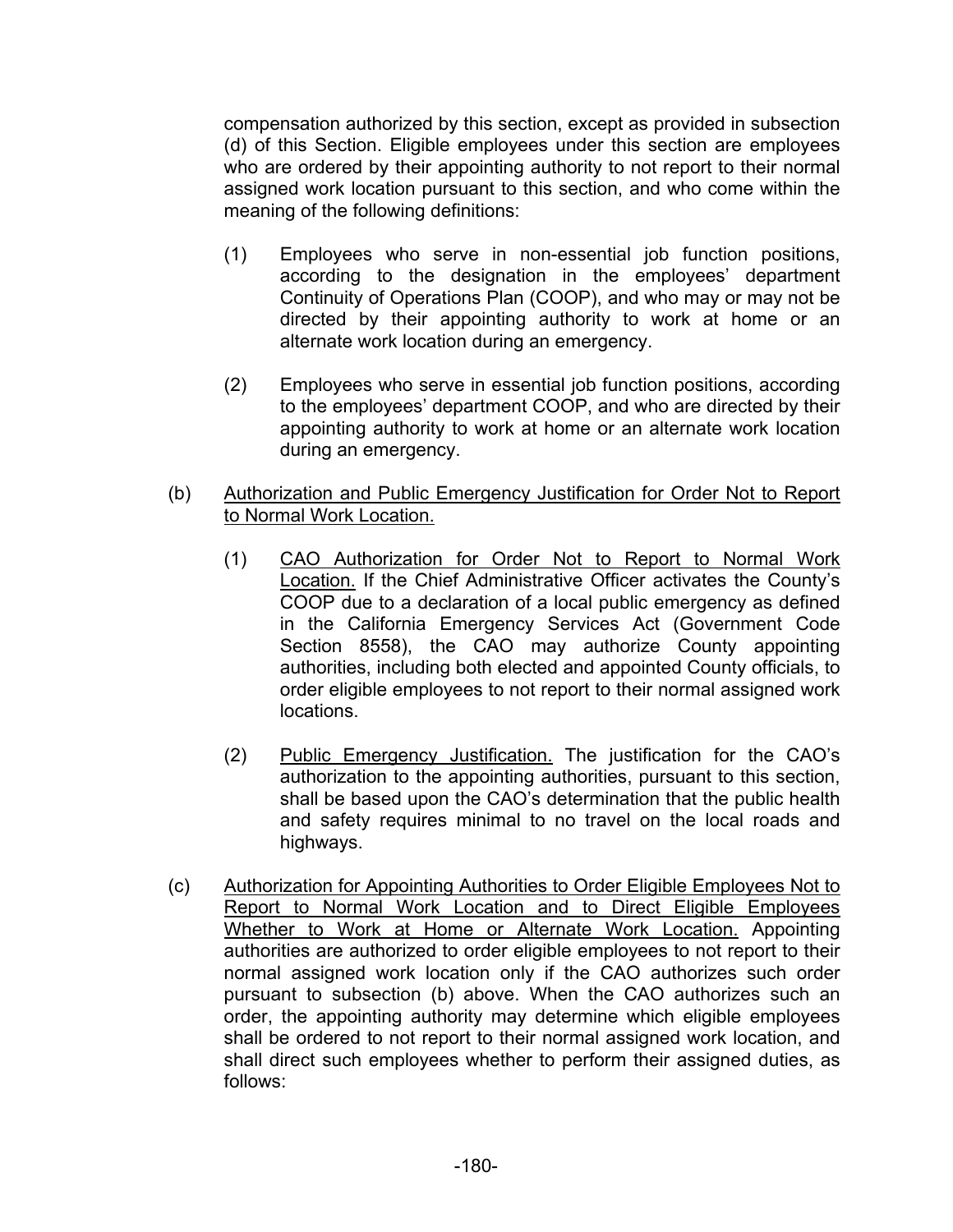- (1) Employees in Non-Essential Function Positions. When the appointing authority orders eligible employees who serve in nonessential function positions to not report to their normal assigned work location, the appointing authority's order shall also include direction to the employees that they either:
	- (i) must continue to perform their regular work duties, to the extent possible, at their home (or alternate location as specified in subsection (c) (4)) during their regularly scheduled hours while the order under this subsection is in effect, or
	- (ii) are not required to perform their regular work duties because it is not possible to perform such duties outside their normal work locations.
- (2) Employees in Essential Function Positions. When the appointing authority orders eligible employees who serve in essential function positions to not report to their normal assigned work location, the appointing authority's order shall also include direction to the employees that they must continue to perform their regular work duties, to the extent possible, at their home (or alternate location as specified in subsection (c)(4)) during their regularly scheduled hours while the order under this subsection is in effect.
- (3) Period of Time for Order Not to Report to Normal Work Location. The period of time during which an appointing authority is authorized to have in effect any order not to report to a normal assigned work location shall:
	- (i) commence on or after the day the CAO activates the County's COOP, and
	- (ii) terminate on or before the day the CAO deactivates the County COOP, as determined by the appointing authority by designation of such time period for each eligible employee that is ordered not to report to his/her normal work location.
- (4) Alternate Work Location. An appointing authority may order some or all eligible employees pursuant to this section to perform work during their regularly scheduled hours at their home, an alternate work location, including other County facilities, or any other location approved by the appointing authority.
- (d) Authorization and Calculation of Compensation. Eligible employees under this section are authorized to be compensated pursuant to the following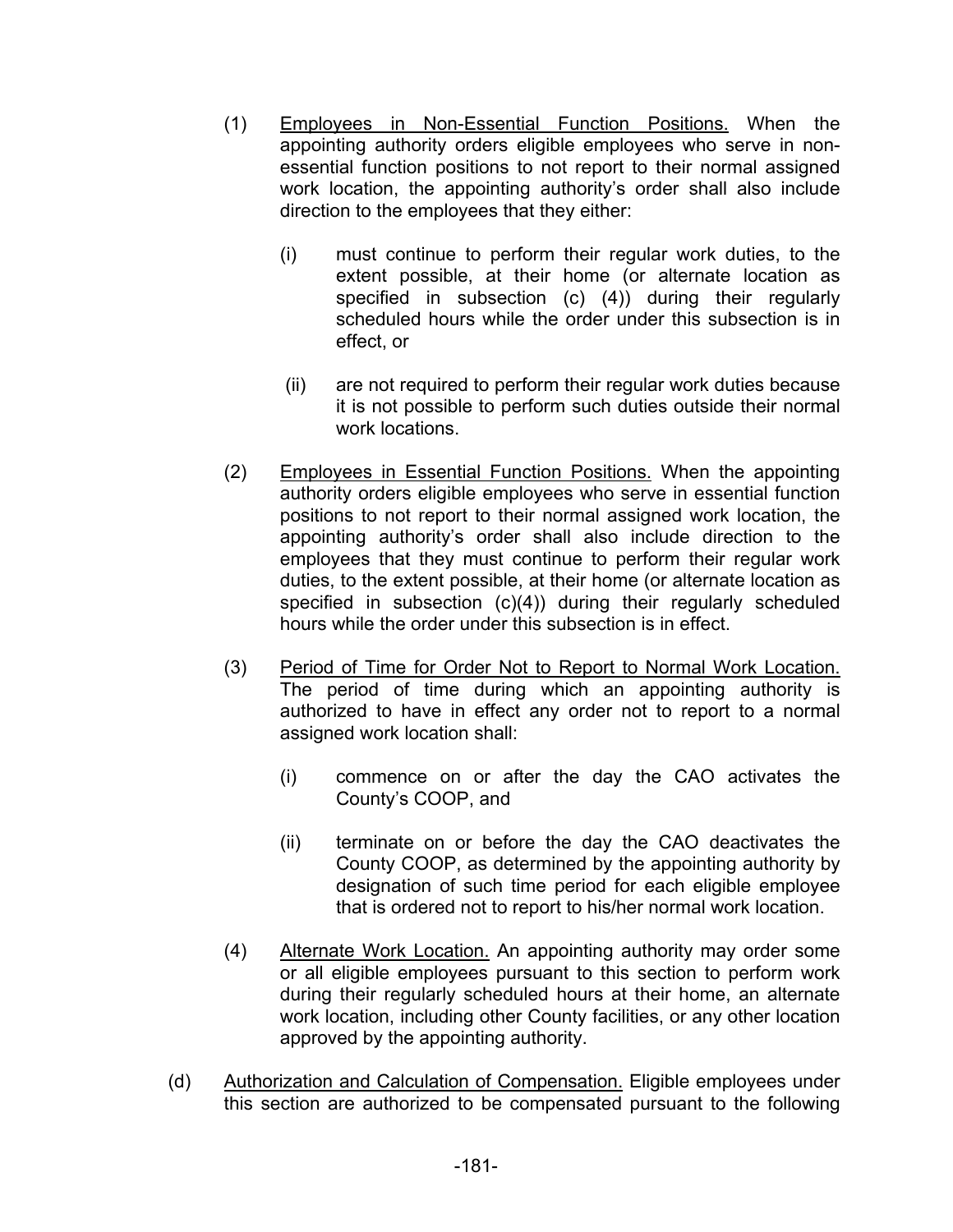calculation:

- (1) The calculation of the payment authorized by this subsection shall be based upon the number of hours in the employee's established regularly scheduled standard work day that an eligible employee was scheduled to work on the applicable days the employee was ordered not to report to his/her normal assigned work location pursuant to subsection (c), regardless of whether the employee performed work. For any hours not actually worked during the periods indicated under subsection (c), the calculation of payment will not include any Premiums as defined in Compensation Ordinance Articles 1.6 through 1.11, inclusive.
- (2) The calculation of payment will not include any scheduled or anticipated overtime.
- (3) Compensation paid pursuant to this section shall not count as hours worked for purposes of calculating overtime.
- (e) Exceptions. This section shall not apply to employees who were on authorized paid leave (e.g., vacation, sick leave, compensatory time off, or any other paid leave) of absence during all or a portion of any of the days specified in subsection (c). Such employees shall be compensated pursuant to the paid leave of absence provisions applicable to their absence from work during the days specified in subsection (c). This section also shall not apply to employees who were on authorized leave without pay during all or any portion of any of the days specified in subsection (c) since such employees would not have worked on these days regardless of the emergency conditions.

(Added 10/23/09, Ord. No. 10016)

## SECTION 2.1.19: RETENTION INCENTIVE PROGRAM.

Employees in classes designated DS or SM:

Effective June 21, 2019: all regular employees who have 20 years of service with the County of San Diego shall receive a 2.5% retention incentive premium.

Effective June 18, 2021: the retention incentive premium will be increased to 5%.

Effective for all "new members", as defined by Government Code section 7522.04(f), hired into DS or SM bargaining units on or after implementation of Safety Tier D, shall receive an additional retention premium of 5% at 25 years of service with the County of San Diego.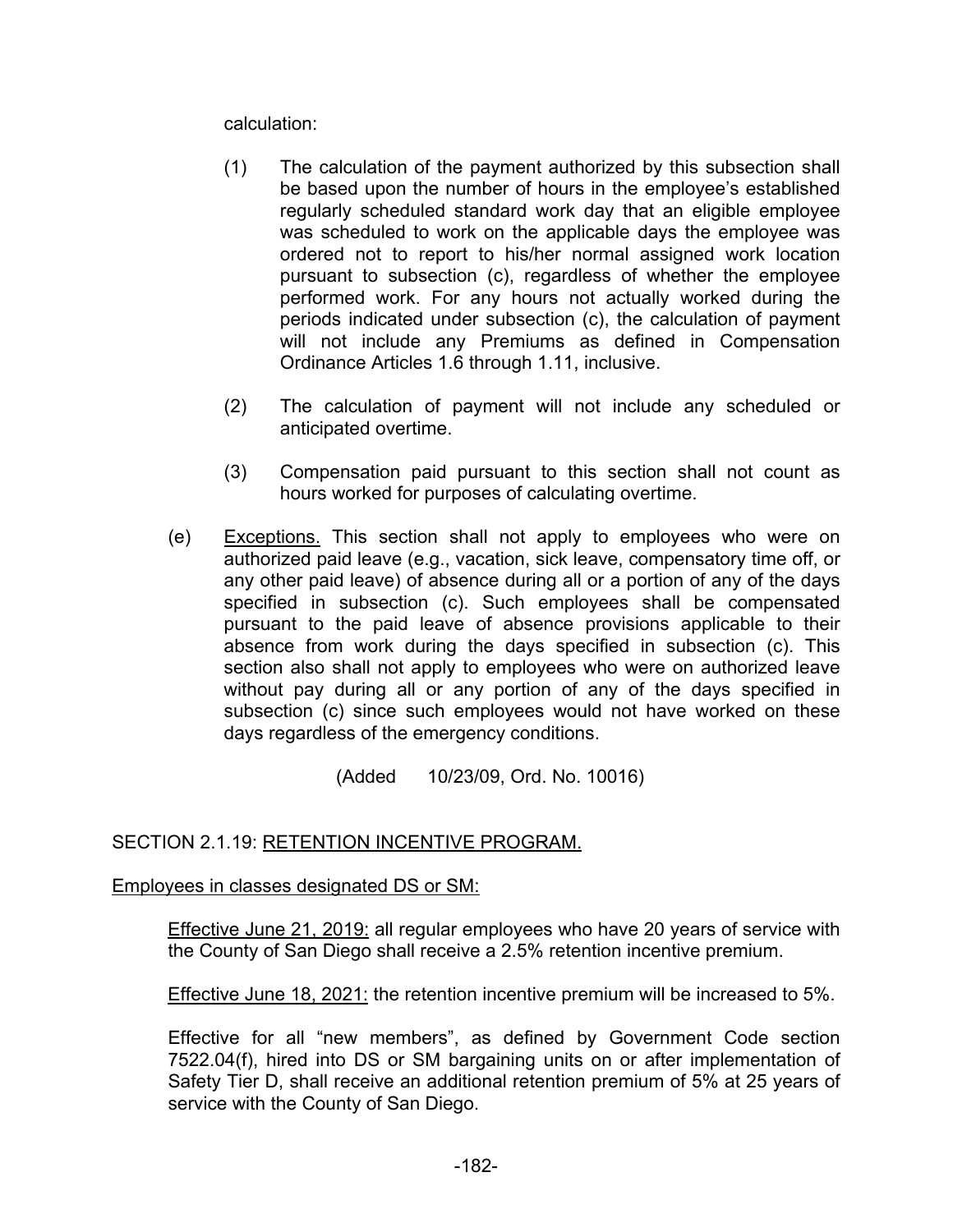### (Added 08/03/18, Ord. No. 10549)

SECTION 2.1.20: COVID-19 HAZARD PAY AND TELEWORK PAYMENT. A one-time lump sum payment shall be paid to eligible County employees in addition to the regular compensation for work performed during the specified period.

- (a) Compensation Categories. Eligible employees may receive compensation under only one of the following categories:
	- (1) Category A: \$2,500 each.

County employees who work directly with COVID-19 positive individuals and Persons Under Investigation (PUIs) of being COVID-19 positive, including those who work with the deceased; as well as all employees who perform field work that requires them to enter residences or facilities not operated by the County, those who work in locked correctional facilities, residential care, patient care settings, and County employees who work onsite at County work locations during a documented COVID-19 outbreak.

(2) Category B: \$1,500 each.

County employees who do not perform work under Category A but engage with the public and/or clients that increases the potential for contact with COVID-19 positive individuals. Additionally, all County employees who are required to report to work onsite on a part-time or full-time basis and are at risk of exposure due to interaction with coworkers.

(3) Category C: \$750 each.

Teleworking payment to support employees who are teleworking and have incurred work-related expenses such as internet access, printing, equipment, electricity use, and other expenses necessary to fulfill job requirements.

- (b) Eligibility. In order to be eligible for one of the Compensation Categories above, the employee must meet all of the following criteria:
	- (1) Employee is not eligible to receive any of the one-time lump sum payments above if they terminate before the first day of payroll 04 (July 30, 2021). This payment shall be paid on the payday of payroll 04 (August 20, 2021).
	- (2) Employee was employed by the County on or before October 19, 2020.